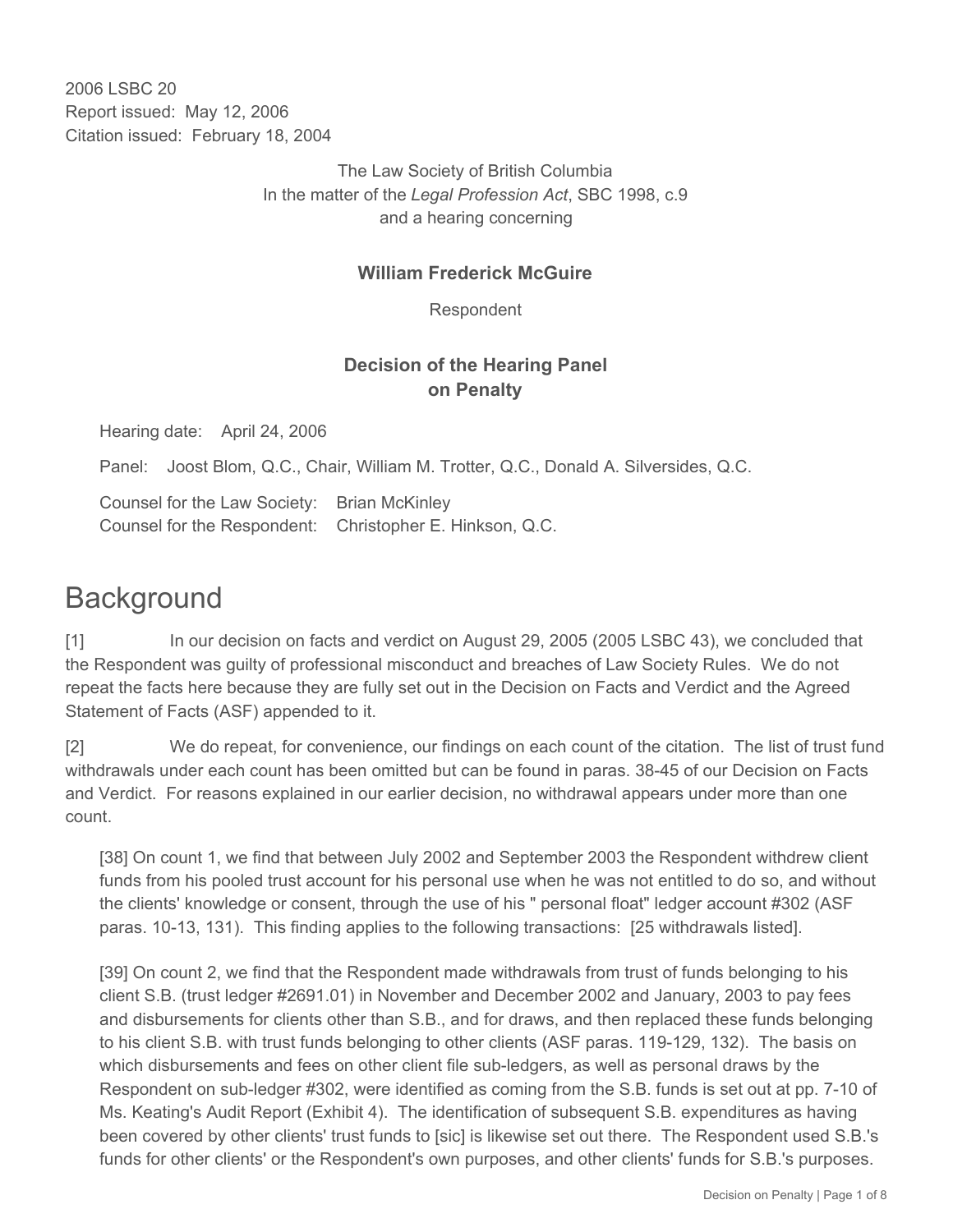This finding applies to the following transactions: [12 withdrawals listed].

[40] On count 3, we find that the Respondent made withdrawals from his pooled trust account on client files when insufficient funds were held in trust to the credit of the client (ASF para. 130). This finding applies to the following transactions: [36 withdrawals listed].

[41] On count 4, we find that the Respondent made withdrawals from his pooled trust account for fees before bills were prepared and delivered to the client and without written instructions from the client allowing such withdrawals. This finding applies to the following transactions: [10 withdrawals listed].

[42] On count 5, we find that the Respondent generated certain billings to clients that were misleading in that the billings were dated prior to the actual date the billings were produced. This finding applies to the bills presented to client J.V. dated 9 November, 2002 but actually produced some time after 18 December, 2002 (ASF para. 29); to client L.C.B. dated 4 October, 2002 but actually produced some time after 7 January, 2003 (ASF para. 63); and to client K.O.N. dated 15 November, 2002 but actually produced on 19 November, 2002 (ASF para. 88).

[43] On count 6, we find that the Respondent made withdrawals from his pooled trust account for fees before rendering the services to the client for which those fees were charged. This finding applies to the following transactions: [3 withdrawals listed].

[44] On count 7, we find that the Respondent failed to keep his books, records and accounts in compliance with the requirements of Part 3, Division 7, of the Law Society Rules from April 2002 to December 2003 (ASF para. 136, exhibit 3 to ASF).

[45] On count 8, we find that the Respondent failed to deposit cash trust funds received from his client M.M. in a trust account as soon as practicable.

[3] In our verdict we found that the conduct as itemized under counts 1, 2 and 3 was, as the Respondent admitted, professional misconduct. We added the following reasons in para. 46:

By his conduct as described in relation to the first three counts the Respondent misappropriated his clients' trust funds. He made withdrawals for himself, unrelated to particular client files, when he himself had no, or not enough, funds on deposit to cover the withdrawals. He also misappropriated his clients' trust funds by making withdrawals for fees or disbursements on other files when the client in relation to whose file the withdrawal was made had no, or not enough, funds on deposit to cover the withdrawals. As the Respondent conceded in testimony, this was theft from his clients.

[4] The conduct under count 5 (backdating statements of account) was also admitted to be, and found by the Panel to be, professional misconduct.

#### **Submissions on Penalty**

[5] Mr. McKinley, for the Law Society, took the position that the only appropriate sanction for the Respondent's professional misconduct was disbarment. He cited a number of previous discipline cases, each of which involved the deliberate misappropriation of trust funds and in each of which the lawyer was disbarred. We refer in more detail to these authorities below. In counsel's submission, disbarment is the only effective means in this case to ensure the public is protected.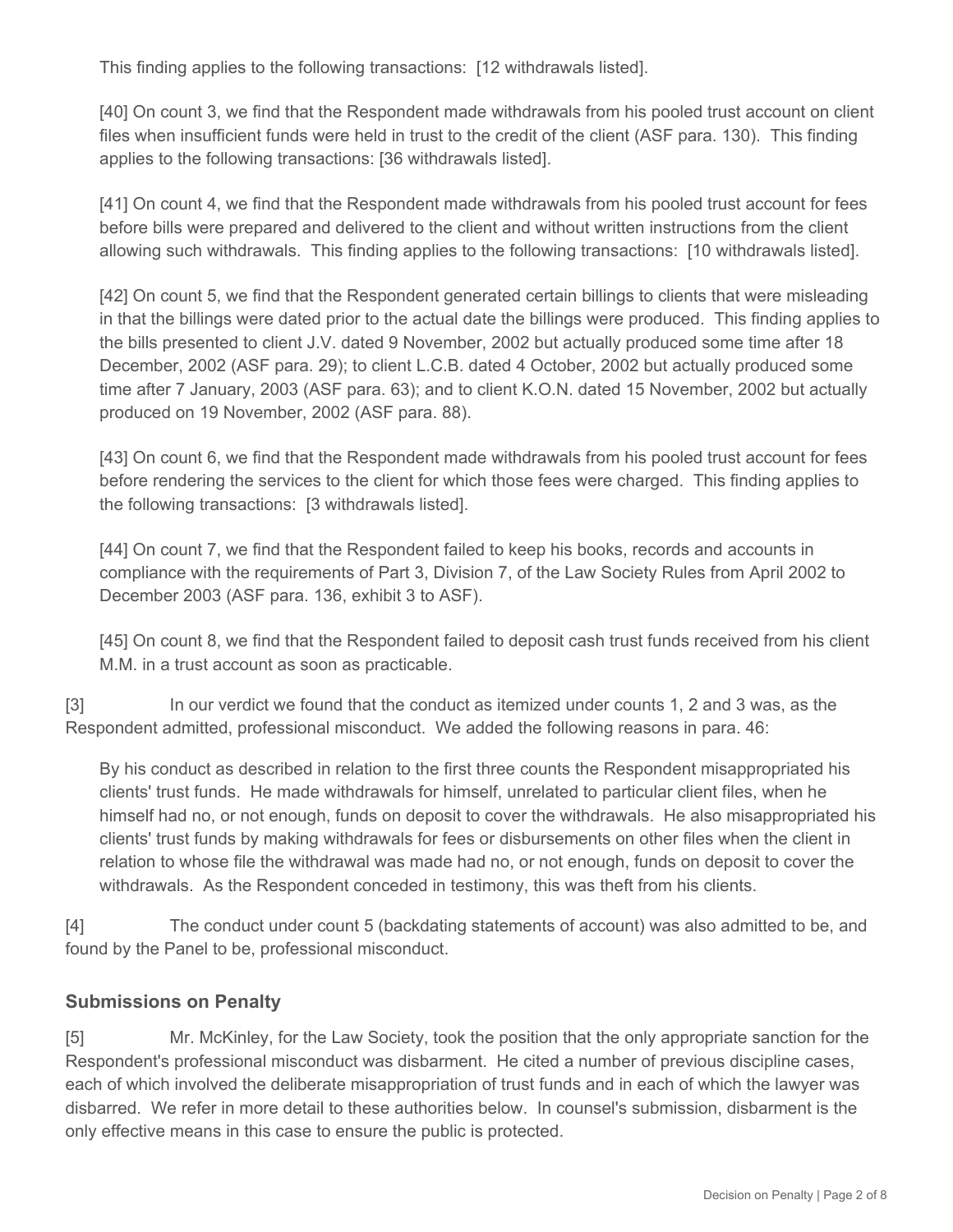[6] Mr. Hinkson, for the Respondent, citing *Law Society of BC v. Ogilvie*, [1999] LSBC 17, Discipline Case Digest 99/25 (Decision on Penalty) at para. 18, also started from the proposition that disbarment is reserved for " those instances of misconduct of which it can be said that prohibition from practice is the only means by which the public can be protected from further acts of misconduct." He submitted that this condition was not met, since imposing an appropriate practice condition relating to trust funds would be as effective as disbarment in ensuring the protection of the public. Such a condition had already been shown to be effective because the Respondent had been practising under such a condition since December 2003 as a result of a s. 39 order made by a panel of three Benchers at that time (see our Decision on Facts and Verdict at para. 3). Mr. Hinkson cited a number of discipline cases, which again we discuss further below, in which misappropriations or misuse of trust funds had been sanctioned with relatively mild penalties.

[7] Mr. Hinkson put before us 30 letters of reference from clients, professional colleagues and others, affirming the writers' confidence in the Respondent's integrity. Each of the writers of the letters had been given a copy of our Decision on Facts and Verdict. Those letters, counsel said, attest that the Respondent is a conscientious and dedicated lawyer who works hard and effectively for his clients. They also show that those who know the Respondent well are inclined to attribute the behaviour in question to a string of personal difficulties, and to his innate reluctance to share those difficulties with friends or to seek help in overcoming them. In counsel's submission, an appropriate penalty in this case would be a fine, together with restrictions on the use of the Respondent's trust account.

## **Analysis and Discussion**

[8] We first consider the precedents that counsel for each side cited to us, starting with those relied on by the Law Society. The lawyer in *Ogilvie*, *supra,* had misappropriated some \$7,000 from his trust accounts and covered up his actions by creating fraudulent statements of services rendered and disbursements. He was disbarred. Counsel for the Law Society pointed to a number of comparisons with this case. He said that the Respondent, like Mr. Ogilvie, had engaged in a pattern, rather than a single instance, of misappropriation and over a much longer period than in *Ogilvie*. As a factor in the present Respondent's favour, he noted that Mr. McGuire, unlike Mr. Ogilvie, had acknowledged his misappropriations and put them right. Counsel for the Respondent argued that *Ogilvie* had a number of critical differences from the present case. Mr. Ogilvie had not defended or appeared before the hearing on penalty. He had falsified accounts, not just taken too much. He had disappeared without accounting for a further \$96,000. He had let his membership lapse and, given his declining health, there was no chance he would practise again anyway.

[9] The Law Society cited *Law Society of BC v. Guthrie*, [2003] LSBC 06, Discipline Case Digest 03/01, as the exception that proves the rule. The lawyer had discovered that \$458.34 remained in a trust account for a file that had been closed eight months before when the client demanded return of the files. Ms. Guthrie drew up a bill in that amount for file retrieval services to the client, and transferred the funds to her general account. She did not send the bill to the client. She voluntarily reported her improper taking of the funds. The penalty, imposed by a single-Bencher panel, was a four-week suspension and costs. The panel added (para. 27) that " it should be clearly noted that it is only in the most extraordinary of circumstances that a misappropriation will not lead to a disbarment." Counsel for the Respondent noted that Ms. Guthrie's withdrawal for fees, like all but a handful of the Respondent's, reflected services that had been rendered to the client; the problem in both cases was that they had not been billed. We note, however, that the principal issue with most of the withdrawals in the present case is not the lack of a bill (though that was a factor in some of them), but the lack of funds in the relevant sub-ledger to cover the withdrawal.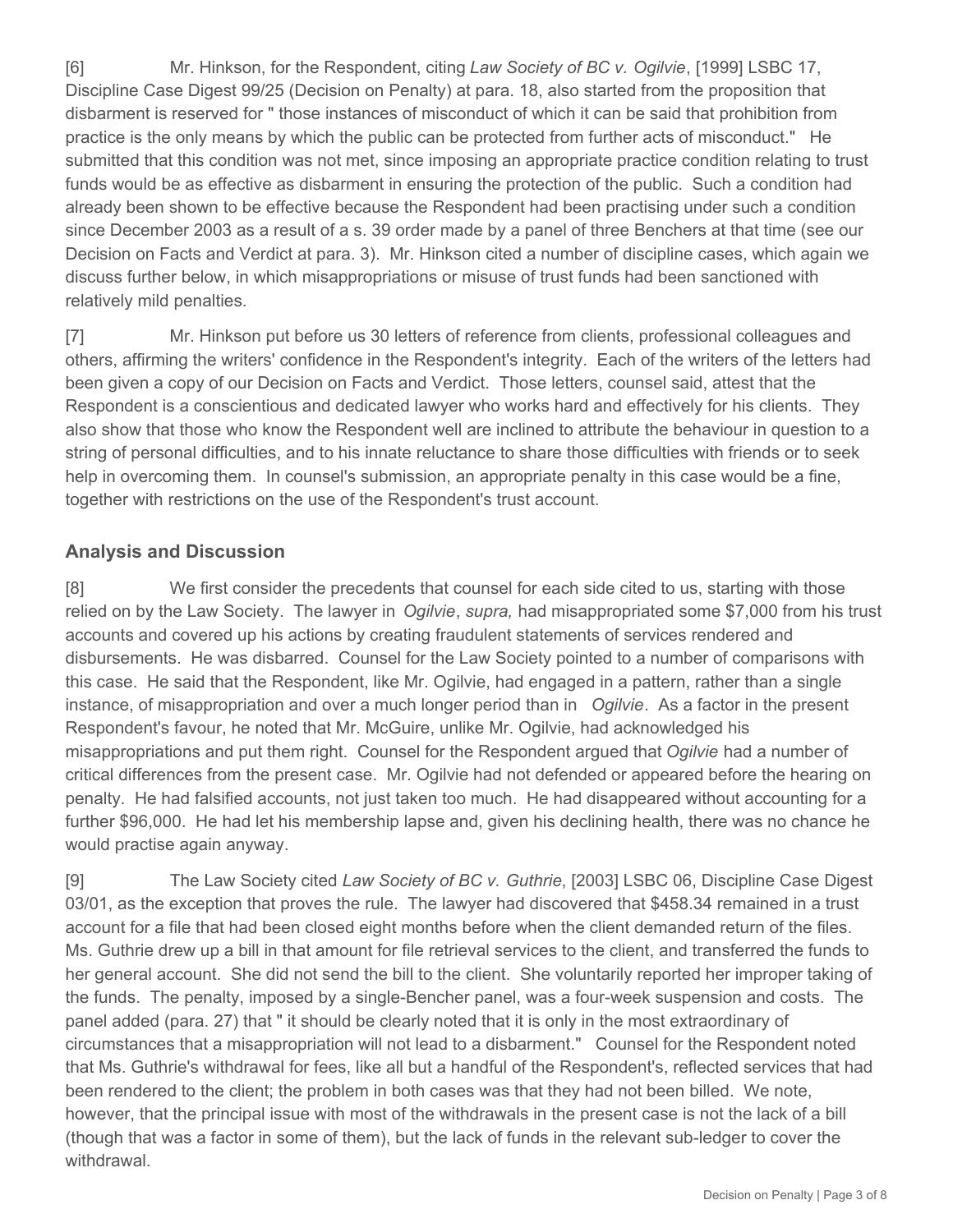[10] *Law Society of BC v. Peters*, [1999] LSBC 38, Discipline Case Digest 00/5, concerned a lawyer who had misappropriated \$7,000 on trust for a client by seven withdrawals over seven weeks. The lawyer had made notations on the cheques to divert suspicion and avoid detection. A single-Bencher panel ordered disbarment, and the penalty was upheld on Review by the Benchers. Mr. McKinley stressed the similarity to the present case in that there were a number of withdrawals because Ms. Peters needed funds and, as she herself had put it (Decision on Facts at p. 8), " she simply took the path of least resistance." Although there was evidence that Ms. Peters was well on the way to recovering from substance abuse problems that had contributed to her actions (Decision on Penalty at para. 9), the Benchers on Review said at para. 17, " The evidence is lacking in both quantity and quality to support an inference that Ms. Peters' struggles with her problems have been crowned with success or that they may be crowned with success in the future." Mr. McKinley suggested that the Respondent's situation was not dissimilar, in that there was no assurance that the Respondent would not in the future come under stresses like the ones that had led him to misappropriate funds, or that he would not respond to such stresses in a similar way. Mr. Hinkson, in turn, emphasized a number of distinguishing features of the *Peters* decision. The lawyer had deliberately taken all the trust funds belonging to a client and then set out to deceive those who might review the accounts. He argued that, whereas in *Peters* the Benchers found there was no evidence she might not do the same thing again, we should find that there was such evidence in the present case. It had been conceded in *Peters* that, when she misappropriated the funds, the lawyer was not suitable to practise law, but the same did not apply here. There was no suggestion that there was anything the matter with the Respondent's service to his clients.

[11] Counsel for the Law Society referred us to the English Court of Appeal's decision in *Bolton v. Law Society*, [1994] 2 All E.R. 486, for the proposition that it is no answer to an argument for a particular penalty that the lawyer who has committed serious misconduct is otherwise a good man. The penalty, according to the Court (at 492), should not necessarily be understood as punishment, especially where the lawyer has been punished already by criminal sanctions. Rather, the disciplinary penalty may be imposed for either or both of two non-punitive reasons. One is to minimize a risk that the lawyer will repeat the offence, by deterrence or by removing the lawyer temporarily (in the case of suspension) or indefinitely (in the case of disbarment) from practice. " The second purpose," according to the Court, " is the most fundamental of all: to maintain the reputation of the solicitors' profession as one in which every member, of whatever standing, may be trusted to the ends of the earth." ( *ibid.*) The Court added (at 493) that the severe effect of the penalty (in that case, suspension) on a lawyer's ability to carry on his livelihood " does not make suspension the wrong order if it is otherwise right. The reputation of the profession is more important than the fortunes of any individual member."

[12] Mr. Hinkson argued that the proposition implicit in *Bolton*, that the circumstances of the member are immaterial if the reputation of the profession is seen to be at stake, had never been accepted as correct in disciplinary decisions by the Law Society of B.C.

[13] In *Law Society of BC v. Hammond*, 2004 LSBC 32, 15 counts of misconduct were found to be established, the most serious of which were two in respect of misappropriation of client funds and four for breaches of undertaking. The lawyer did not defend. A three-Bencher panel ordered he be disbarred. Law Society counsel referred to the panel's statement at para. 25, " A careful review of the authorities with respect to instances of misappropriation which did not lead to disbarment indicates that in each such case there were exceptional circumstances." Mr. McKinley relied especially on the following quotation at para. 23 of the panel's Decision on Penalty, from Gavin MacKenzie, *Lawyers and Ethics: Professional Responsibility and Discipline* (Carswell, 1993) at page 26-1:

The seriousness of the misconduct is the prime determinant of the penalty imposed. In the most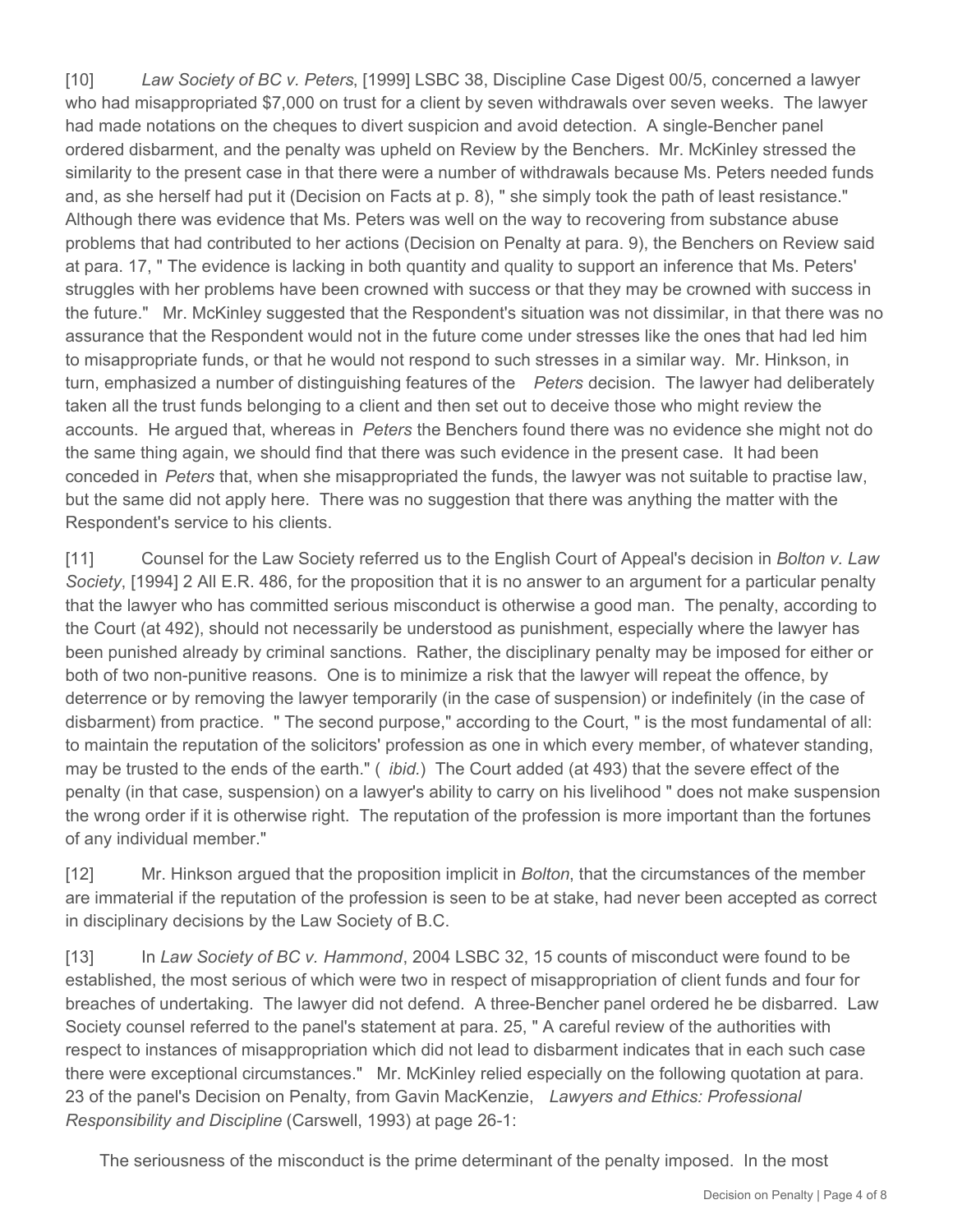serious cases, the lawyer's right to practise will be terminated regardless of extenuating circumstances and the probability of recurrence. If a lawyer misappropriates a substantial sum of clients' money, that lawyer's right to practise will almost certainly be determined, for the profession must protect the public against the possibility of a recurrence of the misconduct, even if that possibility is remote. Any other result would undermine trust in the profession.

[14] The remaining two disbarment cases the Law Society relied upon were *Law Society of BC v. Kierans*, [1999] LSBC 13, Discipline Case Digest 00/4, and *Law Society of BC v. Donald*, penalty report dated December 7, 1993, Discipline Case Digest 94/4. Mr. Kierans had taken for his own use \$5,500 held in trust for a beneficiary who had not yet been located. He had, as well, improperly charged executor's fees and legal fees that he had no right to charge. In upholding the hearing panel's order of disbarment, the Benchers on Review said at para. 51, " The hearing panel reviewed a range of authorities which indicate that disbarment is an appropriate penalty for misappropriation. There appear to be few exceptions to this generally accepted proposition." The Benchers referred to several cases in which such an exception had been made, each of which was very dissimilar to the case before them and the case before us. In *Donald*, the lawyer made five withdrawals totalling \$15,400 from his client's trust account by forging his client's endorsement on the cheques. He replaced funds, but at one point between withdrawal and replacement, there was a \$8,800 shortfall and the citation charged him with misappropriating that amount. Respondent's counsel noted, in relation to *Kierans*, that the lawyer's conduct had been overt, deliberate and deceitful, and that the Benchers concluded the only way to protect the public was through his disbarment. On *Donald,* he noted that the lawyer did not defend and, by the time disbarment was ordered, had ceased being a member of the Society.

[15] Turning to the cases relied on by the Respondent, the decision in *Law Society of BC v. Spraggs*, Discipline Case Digest 94/2, involved withdrawing a client's trust funds without first rendering a proper bill and knowing that the client objected to the withdrawal. A single-Bencher panel ordered a reprimand, a fine, and costs. This was put forward as a case where the lawyer, in effect, stole money, but Mr. McKinley distinguished the case from ours on the basis that, in *Spraggs*, the money taken was in the account; there was no dishonesty.

[16] In *Law Society of BC v. Andres-Auger*, Discipline Case Digest 94/11, the lawyer withdrew funds on a number of occasions, purportedly in respect of fees, but without delivering a bill. The three-Bencher panel, for this misappropriation and other misconduct, imposed a \$1,750 fine and costs, referring to the member's unique personal circumstances and the length of time she had been out of practice. The panel concluded the misappropriation was the result, not of dishonesty, but of an unacceptable degree of inattention, even wilful neglect, by the lawyer of her trust obligations. Mr. Hinkson argued that

*Andres-Auger* was factually close to the present case and it was unclear how the panel had concluded there was no dishonesty.

[17] A case that counsel argued was closest to the present one was *Law Society of BC v. Bridal*, [2002] LSBC 23, Discipline Case Digest 02/12, in which the penalty was a reprimand. The lawyer used his trust account for non-trust transactions and commingled personal funds in the account. The Law Society said that *Bridal* was not close to the present case because there was no misappropriation of funds from trust.

[18] *Law Society of BC v. Pierce*, Discipline Case Digest 96/7, involved, among other misconduct, the lawyer's withholding in trust \$3,483.53 of the client's funds, even though he conceded that the money belonged to the client, and the client and the client's lawyer had demanded its return. The panel ordered a \$10,000 fine and costs. In *Law Society of BC v. Purvin-Good*, 2004 LSBC 05, Discipline Case Digest 04/09, a fine was imposed for failing to remit certain funds collected as GST and PST. Counsel argued that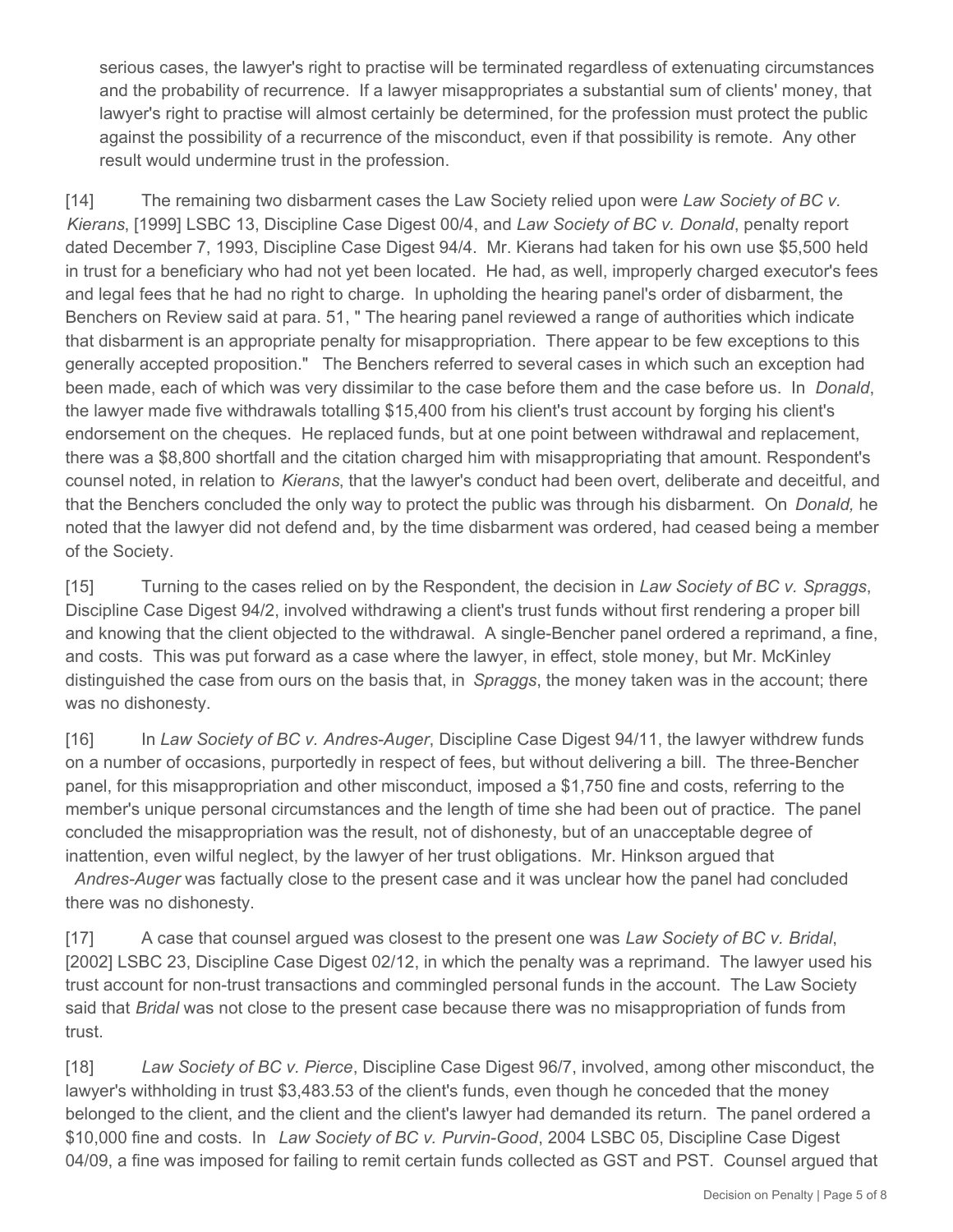was, as the panel there described it, a case of theft.

[19] Mr. Hinkson pointed to obvious similarities between the present case and *Law Society of BC v. Ashton*, Discipline Case Digest 93/3. The lawyer had withdrawn more money from trust than was held to the credit of a client, had failed to make good trust shortages promptly and had transferred funds out of trust into his general account without rendering a bill. The panel imposed a reprimand, a \$1,000 fine and costs. The panel accepted that the misconduct arose from the member's inexperience in running a law practice as well as personal problems. Mr. Hinkson questioned how, given the clarity of the rules about trust funds, even a relatively new lawyer could be said to be honestly mistaken when removing from a trust account more money than was held to the credit of the client. If one removed that distinguishing finding, he suggested, the case was close to the present one.

[20] In *Law Society of BC v. Payne*, Discipline Case Digest 94/14, the lawyer was suspended for three months for failing to maintain sufficient funds in trust to meet his trust obligations and transferring money from his trust account to his general account before delivering an account to the client. The panel found he had not acted dishonestly, only with gross negligence, which again counsel suggested was an unpersuasive distinction from the present case.

[21] We conclude that the cases support the Law Society's position that disbarment is the remedy for deliberate misappropriation of trust funds except in highly unusual circumstances. The cases cited by the Respondent are all readily distinguishable. In *Bridal* and *Pierce* no trust funds were taken. In *Spraggs*, the gist of the wrong was taking funds out for fees when no bill had yet been delivered. In *Andres-Auger*, *Ashton* and *Payne* there was misappropriation, but the panel in each case found the lawyer was negligent, not dishonest, whereas in the present case the Respondent admits that he realized he was removing trust funds improperly.

[22] It is true that each of the disbarment cases the Law Society cited to us had some features different from the present one. The Respondent sought to distinguish them on the basis that in each of them, disbarment either merely ratified a cessation of practice that had already occurred, or, where the lawyer still wished to practise, the panel lacked convincing evidence that the lawyer's past acts of dishonesty might not recur. The Respondent's position was that in this case we do have such convincing evidence because we know that the Respondent can continue to practise with no risk to the public, as he has done since December 2003, subject to a condition restricting his sole access to his trust account. We assume such a restriction on the Respondent would be of indefinite duration. The Respondent did not suggest that the security offered by the restriction could appropriately be dispensed with after any particular period of time.

[23] We cannot accept the Respondent's argument, for two reasons. First, a restriction on a lawyer's use of his trust account is appropriately used, as it was in this case, as an interim measure pending a full examination of the lawyer's conduct. Once the misappropriation has been proved, however, we cannot see how such a restriction can properly be used as a permanent condition on a lawyer's ability to practise. To put it bluntly, a lawyer who, in light of his past conduct, cannot be completely trusted with sole control of his trust accounts should not be practising law.

[24] The second reason relates to the protection of the public. We accept that disbarment is a penalty that should only be imposed if there is no other penalty that will effectively protect the public. Protecting the public, however, is not just a matter of protecting the Respondent's clients in future. Even if the latter could properly be done by imposing restrictions on the Respondent's use of his trust account, we do not think that such a measure adequately protects the public in the larger sense. Wrongly taking a client's money is the plainest form of betrayal of the client's trust. In our view, the public is entitled to expect that the severity of the consequences reflect the gravity of the wrong. Protection of the public lies not only in dealing with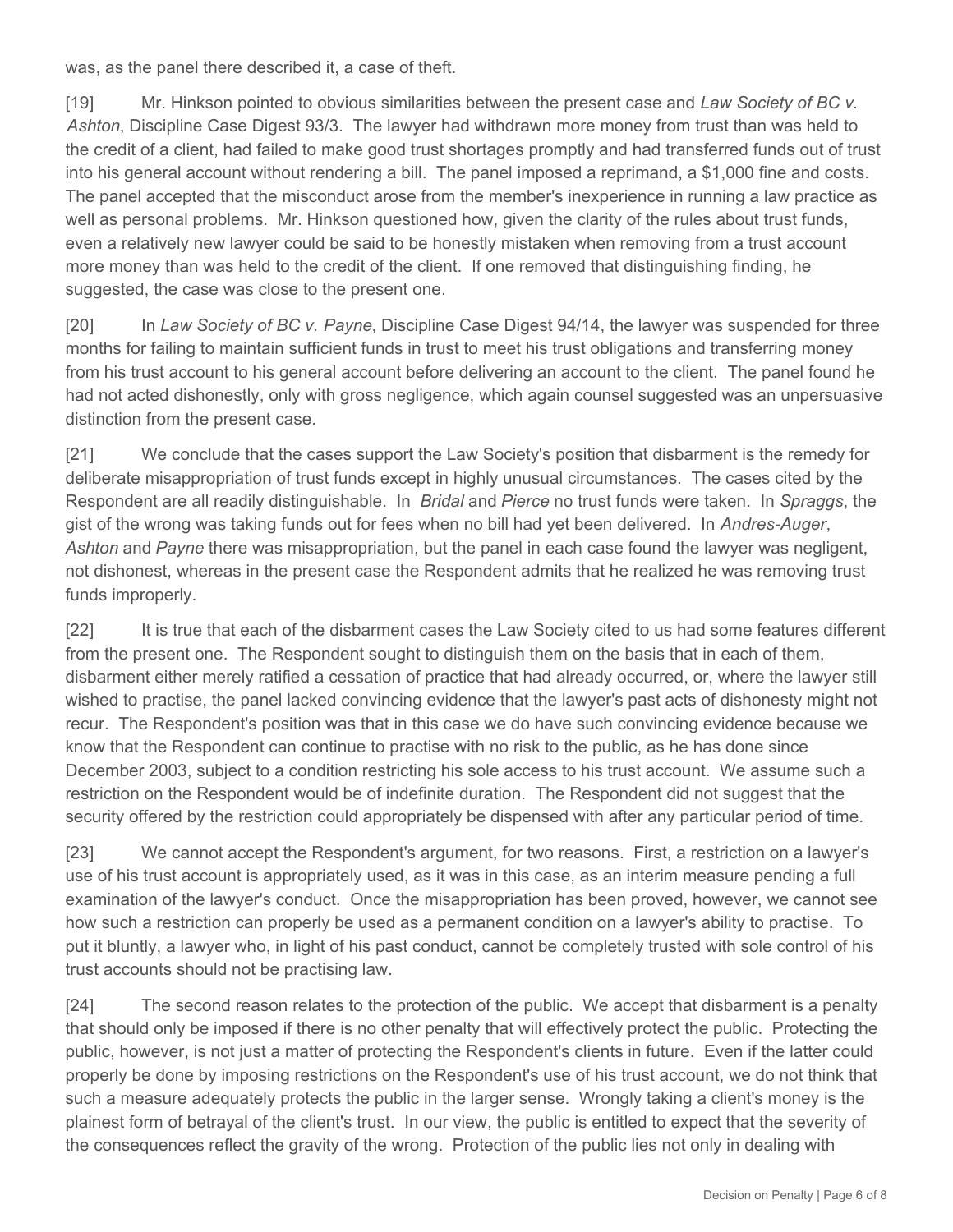ethical failures when they occur, but also in preventing ethical failures. In effect, the profession has to say to its members, " Don't even think about it." And that demands the imposition of severe sanctions for clear, knowing breaches of ethical standards. A penalty in this case of a fine and a practice restriction is, in our view, wholly inadequate for the protection of the public in this larger sense.

[25] We do not go so far as, on one reading of it, *Bolton v. Law Society*, [1994] 2 All E.R. 486, did. We do not think that, in relation to penalty, maintaining public trust in the profession trumps all other considerations including the personal circumstances of the Respondent. There may be mitigating factors even for the deliberate taking of trust funds. For example, the lawyer's powers of judgment may have been thrown completely off-kilter by illness or by a sudden shock. He or she may have been under emotional pressures that nobody can be expected to resist. However, we think that the Respondent's circumstances in this case, while they certainly elicit compassion, cannot be described as mitigating factors analogous to these. Without in any way minimizing how difficult a time it was for him, the crisis he went through, on the evidence we have, was not such as to impair the Respondent's capacity for moral judgment. Nor did he act under the pressure of a sudden and overwhelming event. He engaged in a series of withdrawals of trust funds, known to be wrongful, extending over many months. Nor can one say for sure that he will never find himself under this kind of emotional and financial pressure again.

[26] The 30 letters of reference written on the Respondent's behalf are impressive. They affirm, and we fully accept, that the Respondent is a kind, generous, public-spirited man and a lawyer who gives good and dedicated service to his clients. Clients, close friends and lawyers who have dealt with him express their complete confidence in his fundamental integrity. As already mentioned, each of the writers of these letters had received a copy of our Decision on Facts and Verdict, so their comments were made with full knowledge of what the Respondent was found to have done. Those who discuss the reasons for his conduct attribute it to the stress he was under owing to the breakup of his marriage and other emotional strains, as well as his willingness to take on clients who could not pay him adequately. Some say that his self-reliant, stoic nature played a role because it held him back from asking his friends for help in dealing with his difficulties.

[27] Many of the factors listed in *Ogilvie*, *supra,* at para. 10, as relevant to penalty are, as his counsel stressed, favourable to the Respondent. His previous character, as confirmed by the letters of reference, was excellent. No client ended up losing money as a result of what he did. He gained no lasting advantage by what he did. He has acknowledged his misconduct and redressed the wrong. The impact on him of disbarment will be devastating, both financially and personally.

[28] All these, however, are not enough in our view to overcome the seriousness of what the Respondent did, the fact that he realized what he was doing, the fact that it was a course of conduct extending over many months, the need for specific and general deterrence, the need to protect the public's confidence in the integrity of the legal profession, and the range of penalties imposed in similar cases.

[29] The Respondent is a good man, but at a time of great difficulty in his life he allowed himself to do what a lawyer, regardless of what strains or pressures he is under, must never do. The standard he broke was not one of unattainable perfection, which humans are expected to fall short of from time to time. On the contrary, it is an absolute standard. When it is deliberately broken, as it was here, the seriousness of the misconduct is, except in very unusual circumstances, impossible to mitigate. No case was cited to us in which the deliberate, repeated recourse to trust funds to ease the lawyer's personal cash flow problems was sanctioned with anything less than disbarment.

[30] True, the Respondent regarded many of the takings as fees for work he had done, although the fees were not yet billed or the withdrawals not covered by funds deposited by the client. True, when he